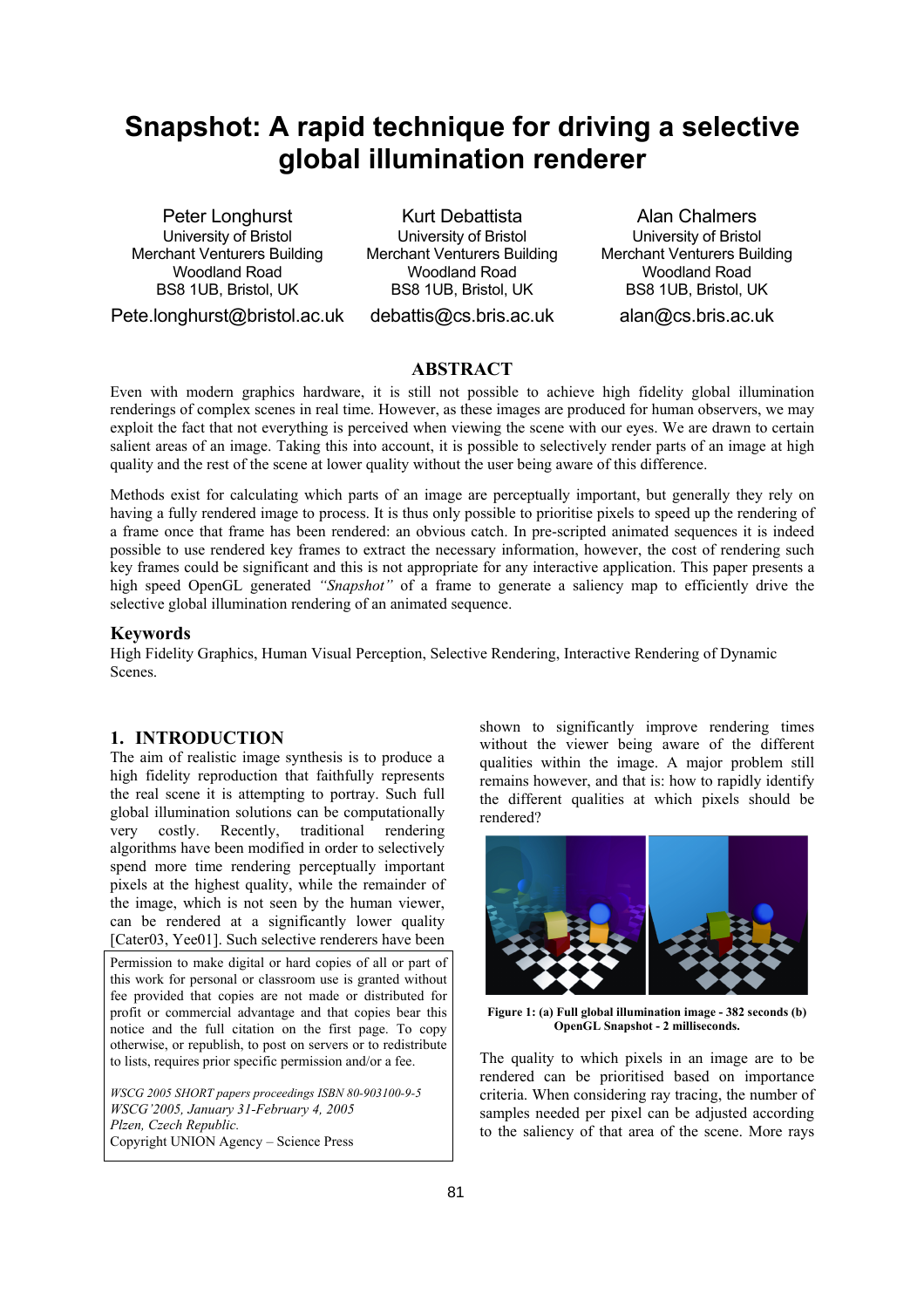should be traced to achieve the desired quality in those salient areas where an individual's attention is likely to be focused. This measure requires knowing information on a per pixel basis, but until the scene is rendered this information is unknown.

An alternative to actually tracing the rays, is to develop methods to extract the necessary information from an interpretation of the scene geometry. OpenGL is a rapid approach that uses modern graphics hardware to draw 3D geometry.

Figure 1 shows a high speed OpenGL image of a scene, which we term a *Snapshot*, (achieved in 2ms) compared with full global illumination solution (382 seconds). This paper investigates how an indication of saliency can be achieved rapidly using such an OpenGL Snapshot.

# **2. PREVIOUS WORK**

When viewing a scene, the human visual system will shift attention around the scene, selecting in turn the available visual information for localisation, identification and understanding of objects in the environment. During this process, more attention is given to salient locations, for example, a red apple in a green tree, and less attention to unimportant regions, so that detail in many parts of the scene can literally go unnoticed [Yarbus67]. Visual perception techniques are increasingly being used to improve the perceptual quality of rendered images, including [Bolin98, Luebke01, and Volevich00]

Previous selective rendering solutions using saliency have used the model of the human visual system proposed by Itti and Koch [Itti00, Itti98, and Koch85]. Some of these techniques have been developed for pre-composed animation sequences to determine areas of perceptual importance within keyframed sections, for example [Myskowski01].

Rendering time for animations has been reduced by saving computational effort on non-salient areas. This works well as salient areas for those frames between key-frames can be quickly interpolated, however, the key frames themselves have to be fully rendered. The drawback of this is that these methods cannot be used for interactive rendering scenarios.

Saliency was also used by Yee et al [Yee01] to accelerate animation renderings with global illumination. As with our approach, they use an initial OpenGL image and apply a model of visual attention to identify conspicuous regions. Yee et al. then construct, for each frame in the animation, a spatiotemporal error tolerance map called the Aleph map from spatiotemporal contrast sensitivity and a low-level saliency map. The Aleph map is then used as a guide to indicate where more rendering effort

should be spent, significantly improving the computational efficiency during the animation. However, such a map takes several seconds to compute.

# **3. THE SNAPSHOT**

We chose OpenGL as a basis for our Snapshot because it is well supported in hardware, fast and cross platform. It is designed to read model data from a Wavefront ".obj" file, an established format which many renderers can read [Alias].

#### **Shadows and Reflections**

Figure 1 shows how the simple Snapshot does not contain any of the shadow or reflection information which is present in the scene. Significant potential salient information is thus missing from this simple image. To overcome this, we have included simple shadowing and reflection calculations in Snapshot, as can be seen in Figure 2.



**Figure 2: Snapshot with shadowing and reflections.** 

In OpenGL individual surfaces in a scene are drawn under an approximation of direct illumination. This shading is simply calculated on the vertex normals of a surface in relation to a lighting model, no account is taken for surface occlusions. In order to obtain shadows, manual calculations have to be undertaken to project occluding geometry onto surfaces. A standard method that we choose to do this involves observing the scene from the point of view of the light source. From this view surfaces to be shadowed can masked off, the rest of the scene can then be traced as shadow into this area [Kilgard99]. The drawback of this technique is that the scene needs to be drawn multiple times depending on the number of objects and lights present. Similarly, reflections require the camera to be moved to a projected position and re-rendering the scene on the mirror plane. To cut the total number of drawings down, we chose to render shadows and reflections solely on large planar surfaces where they will probably be most apparent.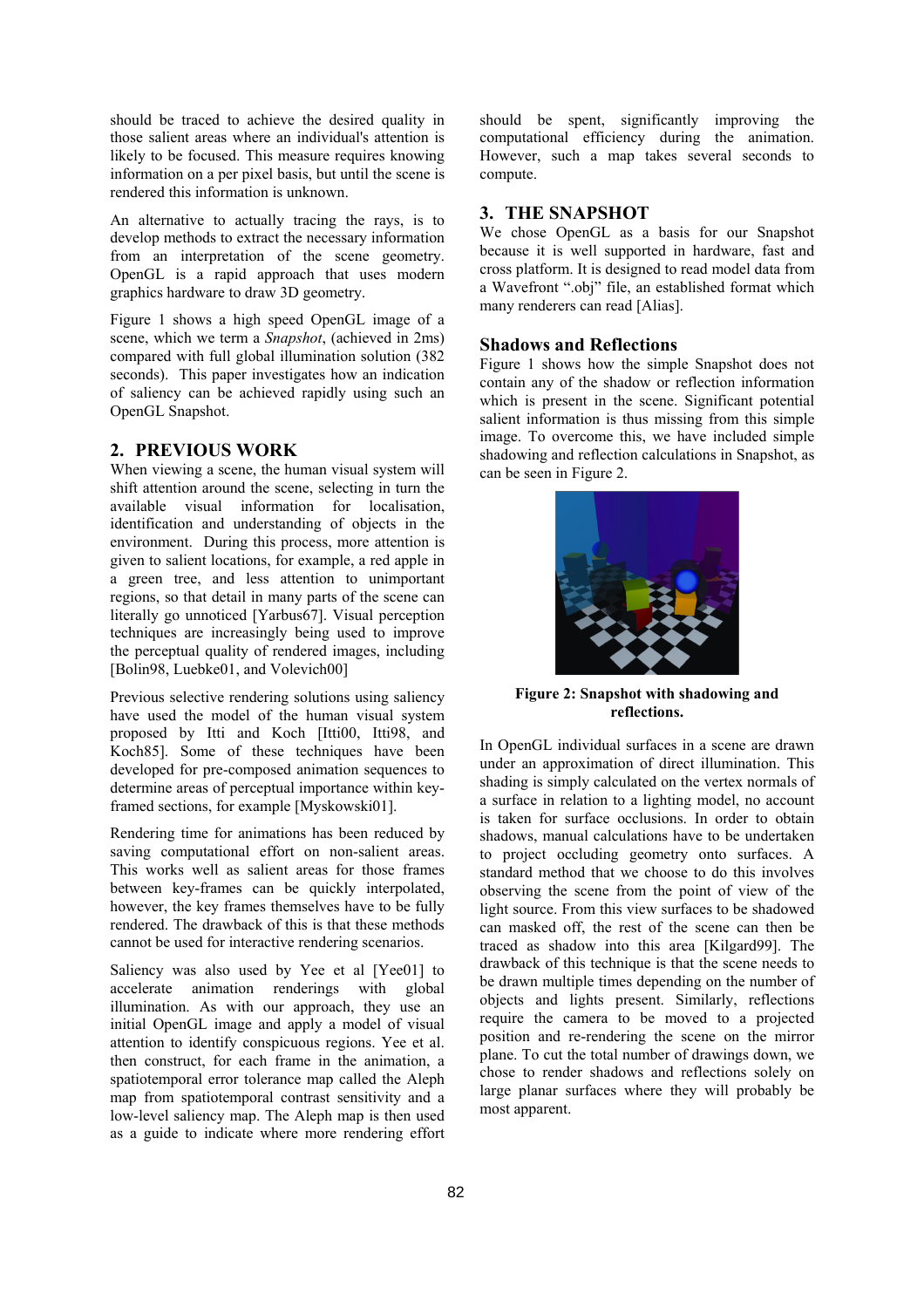

**Figure 3: Radiance saliency (left) vs. Snapshot saliency (right) with difference map (centre). (frame #125)** 

# **Reflected Light Sources**

The biggest problem with the aforementioned approximations is that there is no account taken for indirect illumination. In a scene with many reflective surfaces or mirrors a significant contribution to the lighting of an object will come indirectly from reflections of light. To account partially for this reflected light, sources are added to the scene as additional light sources with reduced emission. The reflected position of each light source given each mirrored surface is calculated. These extra lights are then positioned with their emission components reduced by the reflectivity of the mirror. Each additional light will simply directly illuminate each surface in the scene. This extra contribution is proportionally greatest on surfaces which face none of the primary light sources.

# **4. SALIENCY COMPARISONS**

In order to investigate the potential use of Snapshot in selective rendering we determined the saliency of the frames. For this we used the Itti and Koch method implemented in the iLab toolkit [Ilab]. We generated a saliency map for every Snapshot frame and for each Radiance rendered image. The absolute pixel difference was found and averaged across the image. This gave a measure of saliency difference between the images. Figure 3 shows the error for one frame of the animation. In these images the brightest areas represent the areas of greatest saliency. The Radiance image shows how, when properly calculated, indirect illumination adds salient information. Figure 4 shows how the error changed through the animation. The lower line on the graph demonstrates that adding shadows and reflections decreases this error. For the most part, the lines follow a similar path; however, for the complex part of animation it is clear that the Snapshot without shadows and reflections produces a significantly worse result.



**Figure 4: Saliency error during course of animation.** 

Table 1 shows numerically the saliency error for our two example frames. As previously shown in Figure 4, the error in saliency is always less when approximated shadows and reflections are added. In areas consisting of many such artefacts this difference is maximised, for the example complex frame the error almost halves. When the entire animation is considered this difference is not so great, but it is still significant. When there are no shadows or reflections the average error is 35%, this drops to 26% when these are added. A standard statistical analysis shows the difference of these means to be highly significant (the probability that the sets are then same  $\leq 0.001$ ).

|                                        | Error |
|----------------------------------------|-------|
| SF: no Shadows/Reflections/Texture     | 43%   |
| <b>SF: Textures</b>                    | 39%   |
| $SF: Textures + Shadows$               | 37%   |
| CF: no Shadows/Reflections/Texture     | 48%   |
| CF: Textures                           | 37%   |
| $CF: Textures + Shadows + Reflections$ | 19%   |
| <b>Animation Average</b>               | 26%   |
| Animation Avg no shadows/reflections   | 35%   |

**Table 1: Percentage error: Global illumination vs. Snapshot saliency.**